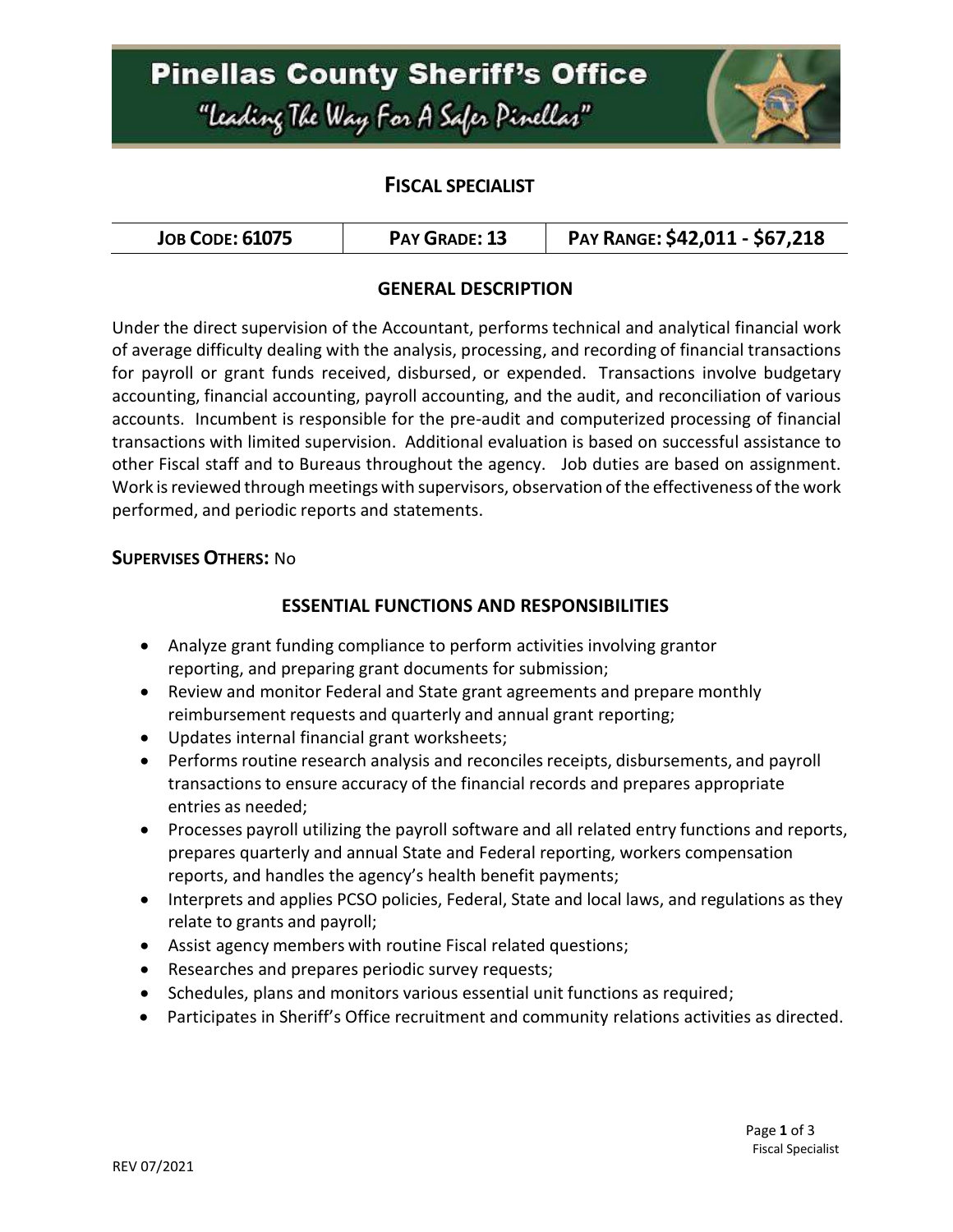# **Pinellas County Sheriff's Office** "Leading The Way For A Safer Pinellas"



Regular and reliable attendance is required as an essential function of the position.

This position may be considered essential and, in the event of an emergency or natural disaster, may be required to work.

This list is not intended to be all-inclusive and you may not be responsible for every item listed. The employer reserves the right to assign additional functions and responsibilities as necessary.

### **QUALIFICATIONS**

- High School graduation or equivalent diploma from an institution accredited by an accrediting body recognized by the U. S. Dept. of Education or licensed as a degree granting institution by the Commission for Independent Education
- Three (3) years' of progressively responsible experience in a Fiscal setting in payroll or grants
- A minimum score of 75% on a written fiscal examination and Excel test
- Must possess a valid Florida driver's license
- Consideration for this position requires a credit check

### **KNOWLEDGE, SKILLS, AND ABILITIES**

- Knowledge of bookkeeping and governmental accounting principles, Federal Taxes, and Florida State Retirement rules and regulations; possess analytical abilities in order to properly classify financial transactions and payments
- Knowledge of business English, spelling, mathematical calculations and analyses, and modern office practices, procedures, and equipment, especially computer equipment and programs such as Microsoft office programs
- Familiarity with payroll, general ledger, accounts payable and accounts receivable software
- Knowledge of governmental budgetary procedures, financial accounting, union agreement compliance, Federal grant compliance, and fund organization
- Ability to establish and maintain an effective working relationship with personnel both internally and externally
- Ability to ensure the security, integrity and confidentiality of all records in accordance with agency policy and State and Federal regulations
- Ability to understand, explain, and apply personnel rules and regulations in relation to financial accounting
- Ability to perform efficiently and accurately while meeting strict deadlines
- Ability to plan, manage and prioritize time and workload
- Ability to perform all functions of the job classification without posing a direct threat to the health or safety of other individuals in the workplace